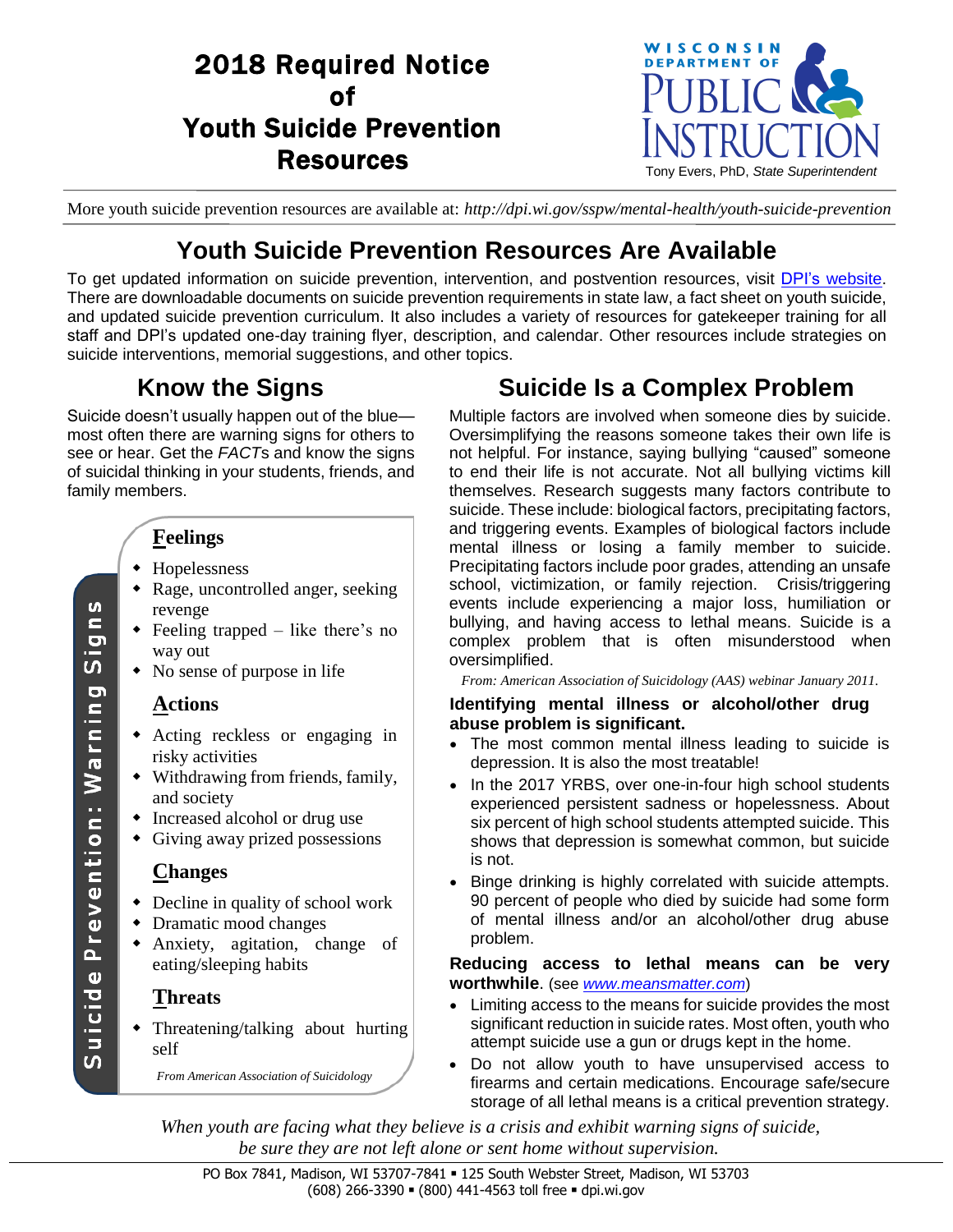HOPELINE – text "HOPELINE" to 741741 or visit [www.centerforsuicideawareness.org](http://www.centerforsuicideawareness.org/)

WI Safe and Healthy Schools Training Center [www.wishschools.org](http://www.wishschools.org/)

Prevent Suicide Wisconsin [www.preventsuicidewi.org](http://www.preventsuicidewi.org/)

Suicide Prevention Resource Center [www.sprc.org](http://www.sprc.org/)

American Association of Suicidology [www.suicidology.org](http://www.suicidology.org/)

## **What can you do if you are concerned about a student?**

Teachers and other school staff are well-positioned to observe student behavior and to **ACT** if there is a suspicion that a student may consider self-harm. Suicide is a permanent solution to a temporary problem; but for kids, their problems can seem endless at this stage. If we get them through the crisis, there is a 90 percent chance that they will never attempt suicide. ACT stands for **Acknowledge, Care, and Tell.**



**Acknowledge** feelings rather than minimizing them. Telling a student to *"get over it"* or *"move on"* is not a realistic outcome when dealing with a person with depression.

*"I'm sorry to hear about this. It sounds really hard."*

**Show Care and Concern** for the student by taking the next step.

 *"I'm worried about you. I don't want anything bad to happen to you or for you to be hurt."* 

**Tell** a member of your crisis team. They know how to work with students who have concerns like these.

 *"Let's go talk with someone in the counseling office."* 

These steps (Acknowledge-Care-Tell) are central components of the "Signs of Suicide" program (SOS), an evidence-based schoolwide intervention program. SOS kits for middle school and high school are available through your local CESA. The law mandates schools to educate students on suicide prevention; see the laws handout on the DPI website for further details on curriculum.

# **Common Concerns**

### **What if I make a mistake? Can I be sued?**

State law insulates all public and private school district employees and volunteers from civil liability for their acts and omissions when trying to intervene in a student's possible suicide. Lawmakers found it so important that adults take action when a student is suicidal that they protected those adults from any civil liability for their intervention efforts.

### **Does asking about suicide cause a student to attempt it?**

No. This issue has been thoroughly studied. By asking a student about suicidal intent, you are offering to help them. Please do your best to reach out to students.

# **Important Resources**



### **Seeing Urgent Warning Signs? Here's What to Avoid**

All children and adolescents can experience moodiness and will take time to ask life's big questions. Since they lack the perspective of time, they can become overwhelmed. The best roles for teachers are to support students, and if you see the suicide warning signs, use ACT. Some of the statements below might make perfect sense for students who aren't suicidal; but when kids are in crisis, these things can make it worse.

Here are some actions and words to avoid when you see the urgent warning signs:

#### **Don't Shame**

- *"You've got to get over this. It's not a big deal."*
- *"Why are you so worried? Move on!"*
- *"You're too sensitive. Grow up!"*

#### **Don't Delay**

When you see urgent warning signs, get help right away, don't wait.

#### **Don't Blame**

- *"If you wanted a better grade, you would have worked harder."*
- *"You've got no one to blame but yourself."*
- *"Maybe you should change your attitude if you want friends."*

#### **Don't Give Up**

• Suicide is NOT a destiny—when people make it through the suicidal crisis, they usually go on to live healthy, productive lives!

#### **Don't Do It Alone**

Consult other pupil services staff or administration to help.